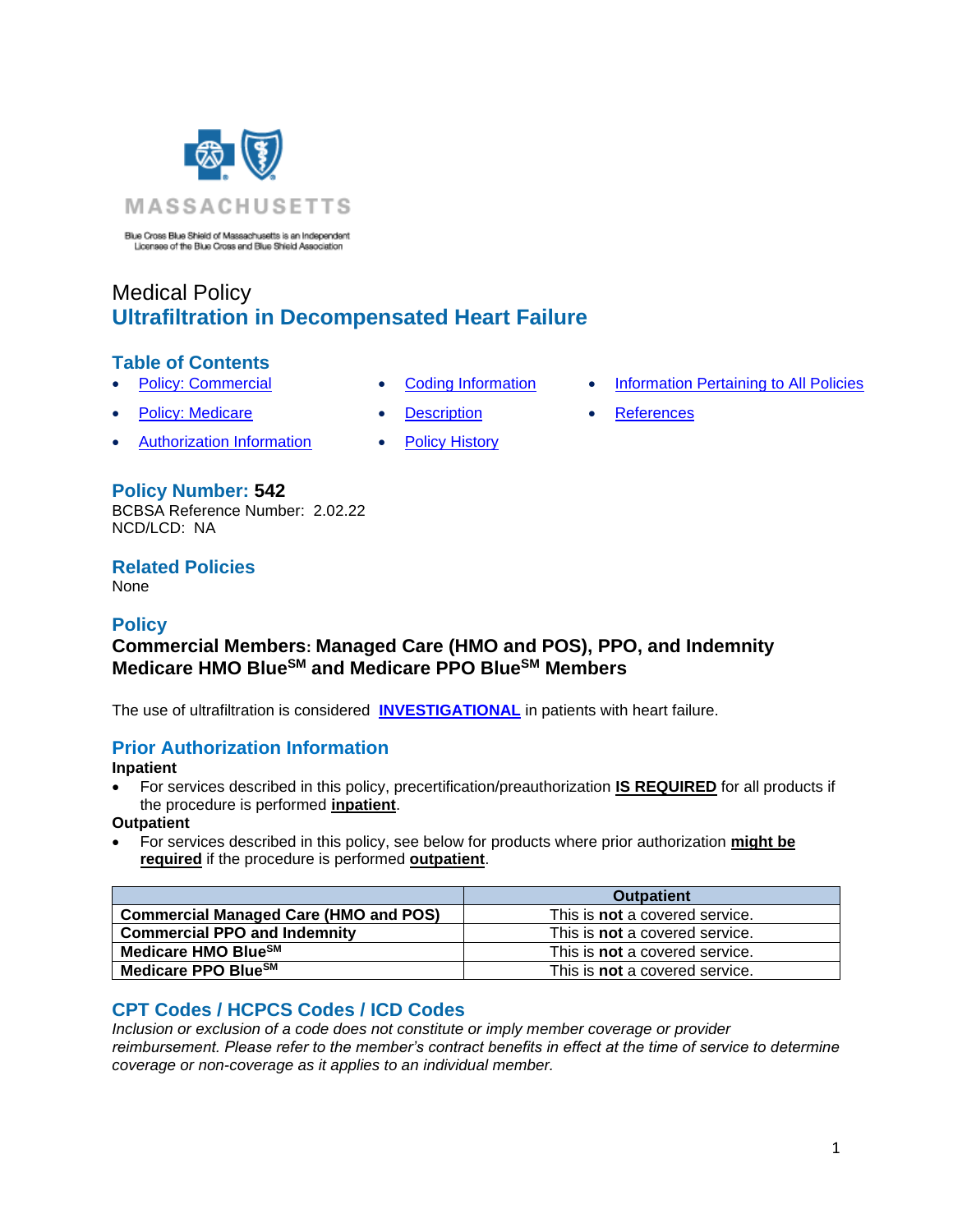*Providers should report all services using the most up-to-date industry-standard procedure, revenue, and diagnosis codes, including modifiers where applicable.*

### **CPT Codes**

There is no specific CPT code for this service.

### <span id="page-1-0"></span>**Description**

### **Heart Failure**

Heart failure is a relatively common condition that frequently results in hospitalizations and readmissions.

#### **Treatment**

Various treatment approaches are being explored, especially when the condition is refractory to conventional therapy. Ultrafiltration, also referred to as aquapheresis, is a technique being investigated for a possible role in hospitalized patients with marked volume overload from heart failure. It is used to remove fluid from the blood via pressure differentials during treatment with a dialysis machine or similar filtration device.

It has been suggested that ultrafiltration may offer greater and more expeditious volume and sodium removal than conventional therapies, particularly in patients with decompensated heart failure whose fluid overload is unresponsive to medical management.

Newer devices that allow continuous ultrafiltration in ambulatory patients are under investigation to reduce volume overload.

#### **Outcome Measures**

Heart failure is a condition with a variable natural history and multiple confounders of outcome. Clinical outcomes of interest in the treatment of heart failure include survival, hospitalization, complications, and quality of life; although removal of fluid and sodium, and weight loss, are important, they are surrogate outcomes that do not necessarily translate into clinical outcomes. Because ultrafiltration does not directly affect ventricular function, its effect on clinical outcomes is difficult to evaluate.

#### **Regulatory Status**

In 2002, the Aquadex FlexFlow™ System (Baxter; acquired by CHF Solutions in 2016) was cleared for marketing by the U.S. Food and Drug Administration (FDA) through the 510(k) process. An amended 510(k) approval (classified as a high permeability dialysis system) was given in 2007 following system modifications. The FDA determined that this device was substantially equivalent to existing devices for use in temporary (≤8 hours) ultrafiltration treatment of patients with fluid overload who have failed diuretic therapy, and for extended (>8 hours) ultrafiltration treatment of patients with fluid overload who have failed diuretic therapy and require hospitalization. FDA product code: KDI.

In 2020, the FDA approved the Aquadex FlexFlow® System 2.0 for a slightly modified use: "Continuous ultrafiltration therapy for temporary (up to 8 hours) or extended (longer than 8 hours in patients who require hospitalization) use in adult and pediatric patients weighing 20 kilograms or more whose fluid overload is unresponsive to medical management, including diuretics. All treatments must be administered by a healthcare provider, within an outpatient or inpatient clinical setting, under physician prescription, both of whom having received training in extracorporeal therapies."<sup>1</sup>,

#### **Summary**

Ultrafiltration is used to remove excess fluid from patients with volume overload and heart failure. It removes fluid from the blood by using pressure differentials with dialysis equipment or similar filtration devices.

#### **Summary of Evidence**

For individuals who have decompensated heart failure who receive ultrafiltration, the evidence includes randomized controlled trials (RCTs) and systematic reviews. Relevant outcomes are overall survival,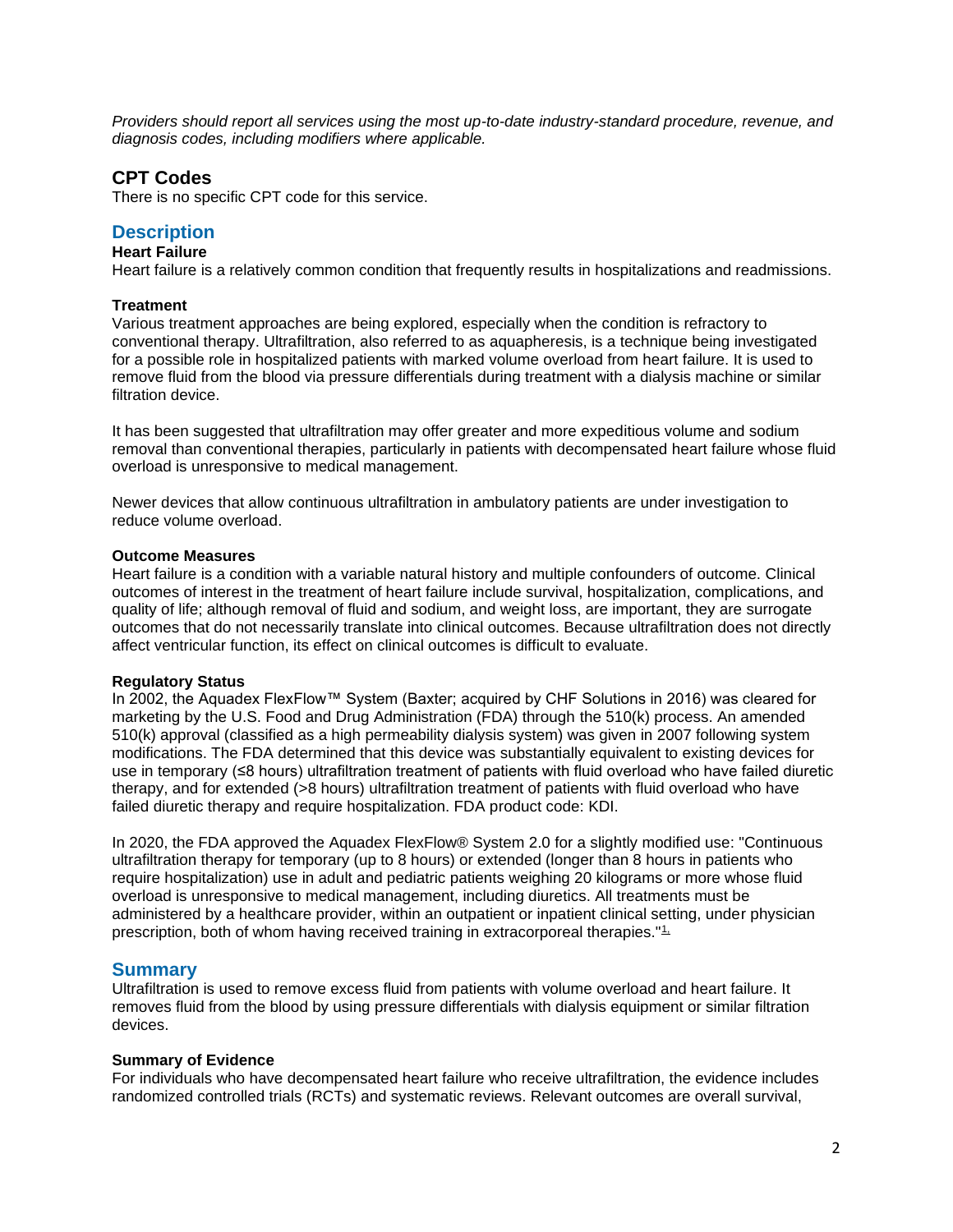quality of life, hospitalizations, and treatment-related morbidity. A number of RCTs and meta-analyses of these controlled trials have been published. Meta-analyses did not find significant differences in all-cause mortality in patients receiving ultrafiltration or diuretics, and nearly all meta-analyses found no significant between-group differences in rehospitalization rates. RCTs and meta-analysis found that patients undergoing ultrafiltration had significantly greater weight loss and more fluid removal than diuretic therapy. Although pooled analyses of randomized controlled trials did not find significant differences in adverse events in groups receiving ultrafiltration or diuretics, some RCTs (eg, CARESS, AVOID-HR) have reported higher rates of adverse events after ultrafiltration, including significant worsening of renal function and treatment-related serious adverse events. The available trials have several methodologic limitations (eg, unblinded outcome assessment, incomplete information on patient status). Moreover, long-term outcomes (ie, >1 year) have not been reported. The evidence is insufficient to determine that the technology results in an improvement in the net health outcome.

| Date           | <b>Action</b>                                                               |
|----------------|-----------------------------------------------------------------------------|
| 7/2021         | BCBSA National medical policy review. Description, summary and references   |
|                | updated. Policy statements unchanged.                                       |
| 7/2020         | BCBSA National medical policy review. Description, summary and references   |
|                | updated. Policy statements unchanged.                                       |
| 6/2019         | BCBSA National medical policy review. Description, summary and references   |
|                | updated. Policy statements unchanged.                                       |
| 6/2017         | New references added from BCBSA National medical policy.                    |
| 7/2016         | New references added from BCBSA National medical policy.                    |
| 8/2015         | New references added from BCBSA National medical policy.                    |
| 9/2014         | New references added from BCBSA National medical policy.                    |
| 8/2013         | New references from BCBSA National medical policy.                          |
| 11/2011-4/2012 | Medical policy ICD 10 remediation: Formatting, editing and coding updates.  |
|                | No changes to policy statements.                                            |
| 4/2011         | Reviewed - Medical Policy Group - Cardiology and Pulmonology. No changes to |
|                | policy statements.                                                          |
| 10/20/2010     | New medical policy effective 10/20/2010 describing ongoing non-coverage.    |

#### <span id="page-2-2"></span>**Policy History**

# <span id="page-2-0"></span>**Information Pertaining to All Blue Cross Blue Shield Medical Policies**

Click on any of the following terms to access the relevant information: [Medical Policy Terms of Use](http://www.bluecrossma.org/medical-policies/sites/g/files/csphws2091/files/acquiadam-assets/Medical_Policy_Terms_of_Use_prn.pdf) [Managed Care Guidelines](http://www.bluecrossma.org/medical-policies/sites/g/files/csphws2091/files/acquiadam-assets/Managed_Care_Guidelines_prn.pdf) [Indemnity/PPO Guidelines](http://www.bluecrossma.org/medical-policies/sites/g/files/csphws2091/files/acquiadam-assets/Indemnity_and_PPO_Guidelines_prn.pdf) [Clinical Exception Process](http://www.bluecrossma.org/medical-policies/sites/g/files/csphws2091/files/acquiadam-assets/Clinical_Exception_Process_prn.pdf) [Medical Technology Assessment Guidelines](http://www.bluecrossma.org/medical-policies/sites/g/files/csphws2091/files/acquiadam-assets/Medical_Technology_Assessment_Guidelines_prn.pdf)

# <span id="page-2-1"></span>**References**

- 1. U.S. Food and Drug Administration. Aquadex FlexFlow System 2.0 510(k) Summary. 2020. https://www.accessdata.fda.gov/cdrh\_docs/pdf19/K192756.pdf. Accessed April 25, 2021.
- 2. Cheng Z, Wang L, Gu Y, et al. Efficacy and safety of ultrafiltration in decompensated heart failure patients with renal insufficiency. Int Heart J. May 13 2015; 56(3): 319-23. PMID 25902884
- 3. Kwong JS, Yu CM. Ultrafiltration for acute decompensated heart failure: a systematic review and meta-analysis of randomized controlled trials. Int J Cardiol. Mar 15 2014; 172(2): 395-402. PMID 24512880
- 4. Zhi Q, Liang JC. Diuretics and ultrafiltration in acute heart failure syndrome. Int Heart J. 2013; 54(6): 390-4. PMID 24309449
- 5. Kwok CS, Wong CW, Rushton CA, et al. Ultrafiltration for acute decompensated cardiac failure: A systematic review and meta-analysis. Int J Cardiol. Feb 01 2017; 228: 122-128. PMID 27863352
- 6. Jain A, Agrawal N, Kazory A. Defining the role of ultrafiltration therapy in acute heart failure: a systematic review and meta-analysis. Heart Fail Rev. Sep 2016; 21(5): 611-9. PMID 27154520